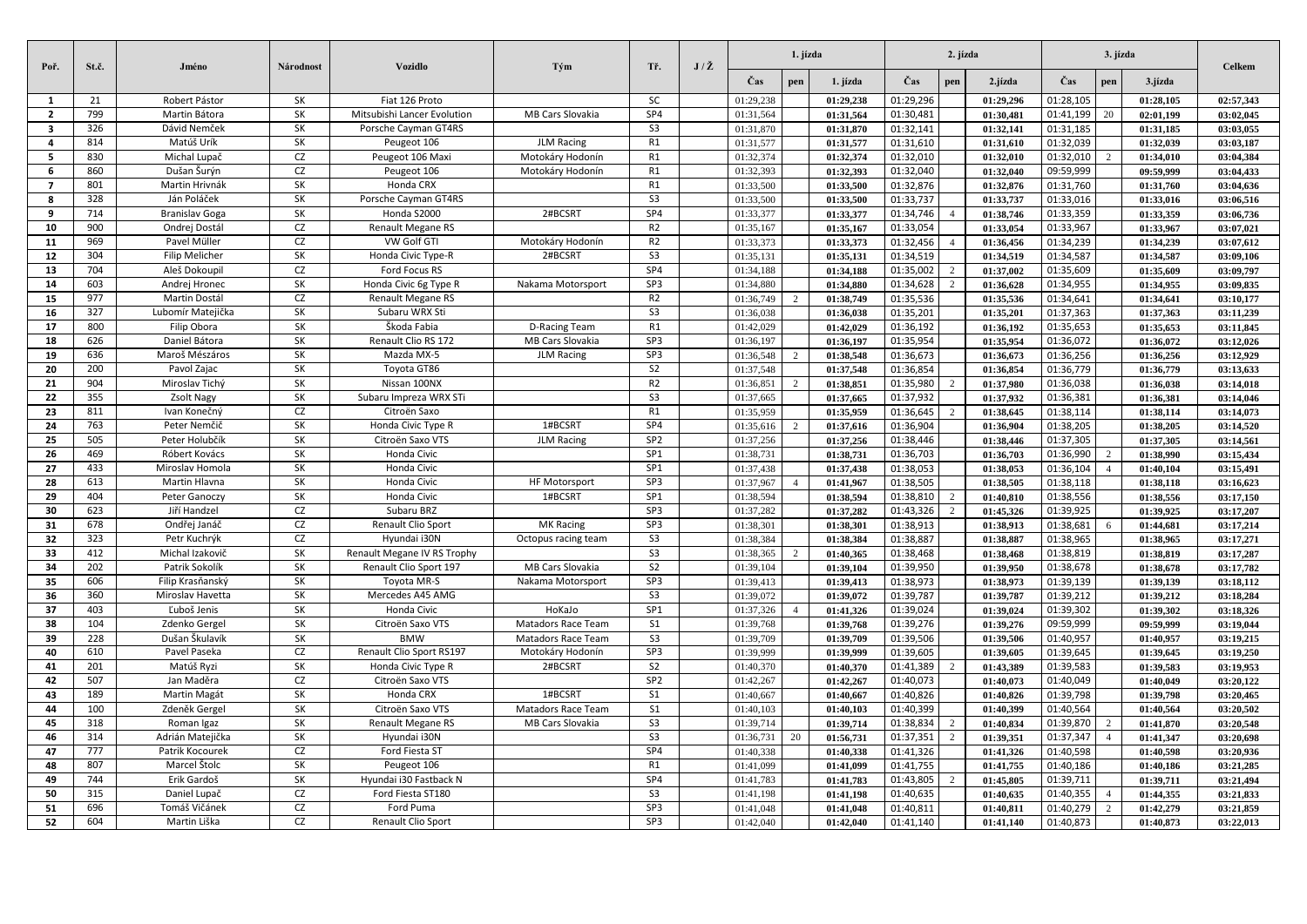| 53         | 646 | <b>Richard Dzurech</b>      | SK        | Honda Civic              | <b>HF Motorsport</b> | SP3             |                | 01:39,765              | 2              | 01:41,765              | 01:47,209 | 2                    | 01:49.209              | 01:38,249<br>2                      | 01:40,249              | 03:22.014              |
|------------|-----|-----------------------------|-----------|--------------------------|----------------------|-----------------|----------------|------------------------|----------------|------------------------|-----------|----------------------|------------------------|-------------------------------------|------------------------|------------------------|
| 54         | 810 | Rostislav Kepeň             | CZ        | Opel Corsa GSI           |                      | R1              |                | 01:42,142              |                | 01:42,142              | 01:41,793 |                      | 01:41,793              | 01:40,393                           | 01:40,393              | 03:22,186              |
| 55         | 456 | Matej Vretenár              | <b>SK</b> | Honda Civic              | CezBúdu              | SP1             |                | 01:40,918              | $\overline{2}$ | 01:42.918              | 01:41,474 |                      | 01:41.474              | 01:40,893                           | 01:40.893              | 03:22.367              |
| 56         | 340 | Peter Sámel                 | SK        | BMW F31                  |                      | S <sub>3</sub>  |                | 01:40,741              |                | 01:40,741              | 01:41,804 |                      | 01:41,804              | 01:41,266<br>2                      | 01:43,266              | 03:22,545              |
| 57         | 319 | Oliver Zahlava              | SK        | Hyundai i30N             |                      | S <sub>3</sub>  |                | 01:42,690              |                | 01:42,690              | 01:41,726 |                      | 01:41,726              | 01:40,917                           | 01:40,917              | 03:22,643              |
| 58         | 205 | Peter Gál                   | SK        | Toyota MR2               |                      | S <sub>2</sub>  |                | 01:41,114              | $\overline{4}$ | 01:45,114              | 01:42,160 |                      | 01:42,160              | 01:40,625                           | 01:40,625              | 03:22,785              |
| 59         | 712 | Marek Sliačan               | SK        | Seat Ibiza               |                      | SP4             |                | 01:42,322              |                | 01:42.322              | 01:42,332 |                      | 01:42.332              | 01:40,644                           | 01:40.644              | 03:22,966              |
| 60         | 907 | Lumír Štěpán                | CZ        | VW Golf 3                |                      | R <sub>2</sub>  |                | 01:39,903              |                | 01:39,903              | 01:39,075 | $\overline{4}$       | 01:43,075              | 09:59,999                           | 09:59,999              | 03:22,978              |
| 61         | 614 | Viktor Strieženec           | SK        | Mazda MX5                | Nakama Motorsport    | SP3             |                | 01:41,122              |                | 01:41,122              | 01:43,788 | $\overline{4}$       | 01:47.788              | 01:42,054                           | 01:42.054              | 03:23,176              |
| 62         | 767 | Aurel Kaufmann              | SK        | Mazda MX-3               | Nakama Motorsport    | SP4             | J.             | 01:39,602              | 2              | 01:41,602              | 01:40,405 | $\overline{4}$       | 01:44,405              | 01:41,737                           | 01:41,737              | 03:23,339              |
| 63         | 616 | Vlado Okáli                 | SK        | Renault Clio RS          |                      | SP3             |                | 01:42,831              |                | 01:42,831              | 01:41,714 |                      | 01:41,714              | 01:41,727                           | 01:41,727              | 03:23,441              |
| 64         | 707 | Václav Bubla                | <b>SK</b> | BMW e30                  |                      | SP4             |                | 01:41,939              |                | 01:41,939              | 01:42,177 |                      | 01:42.177              | 01:41,503                           | 01:41.503              | 03:23,442              |
| 65         | 573 | <b>Martin Migdal</b>        | CZ        | Citroën C2 VTS           |                      | R1              | $\mathsf{L}$   | 01:45,068              |                | 01:45,068              | 01:41,298 |                      | 01:41,298              | 01:42,185                           | 01:42,185              | 03:23,483              |
| 66         | 723 | Roman Landl                 | SK        | Nissan 370Z              |                      | SP4             |                | 01:45,642              | 4              | 01:49,642              | 01:42,248 |                      | 01:42,248              | 01:41,650                           | 01:41,650              | 03:23,898              |
| 67         | 609 | Marián Ilenčík              | SK        | <b>Toyota Corolla TS</b> | CezBúdu              | SP3             |                | 01:42,828              |                | 01:42,828              | 01:41,295 |                      | 01:41,295              | 01:43,636                           | 01:43.636              | 03:24,123              |
| 68         | 504 | Dávid Lekeš                 | SK        | Citroën Saxo VTS         | <b>JLM Racing</b>    | SP <sub>2</sub> |                | 01:40,179              | 2              | 01:42,179              | 01:40,068 | 2                    | 01:42,068              | 01:43,191                           | 01:43,191              | 03:24,247              |
| 69         | 716 | Petr Türk                   | CZ        | Mitsubishi Lancer EVO X  |                      | SP4             |                | 01:40,595              | 8              | 01:48,595              | 01:41,731 |                      | 01:41,731              | 01:38,682                           | 01:42,682              | 03:24,413              |
| 70         | 794 | Mario Bobošík               | SK        | Seat Ibiza TDi           |                      | SP4             |                | 01:40,612              | $\overline{c}$ | 01:42,612              | 01:43,495 |                      | 01:43.495              | 01:42,532                           | 01:42,532              | 03:25,144              |
| 71         | 910 | Viktor Šimunek              | SK        | <b>BMW 325i Compact</b>  |                      | R <sub>2</sub>  |                | 01:43,571              |                | 01:43,571              | 01:43,576 |                      | 01:43,576              | 01:41,769                           | 01:41,769              | 03:25,340              |
| 72         | 162 | Jaroslav Parajka            | <b>SK</b> | Citröen Saxo             | CezBúdu              | S <sub>1</sub>  |                | 01:43,364              |                | 01:43,364              | 01:42,708 |                      | 01:42,708              | 01:42,736                           | 01:42,736              | 03:25,444              |
| 73         | 880 | Tihamér Balogh              | HU        | Suzuki Swift GT          |                      | R1              |                | 01:42,866              |                | 01:42,866              | 01:42,780 |                      | 01:42,780              | 01:43,019                           | 01:43.019              | 03:25,646              |
| 74         | 322 | Richard Andreutti           | SK        | <b>VW Scirocco</b>       |                      | S <sub>3</sub>  |                | 01:38,576              | 6              | 01:44,576              | 01:41,382 | $\overline{2}$       | 01:43,382              | 01:40,485<br>2                      | 01:42,485              | 03:25,867              |
| 75         | 199 | Peter Hrabinsky             | SK        | Honda Civic              | 2#BCSRT              | S <sub>1</sub>  |                | 01:43,662              |                | 01:43,662              | 01:43,304 |                      | 01:43,304              | 01:42,732<br>$\overline{c}$         | 01:44,732              | 03:26,966              |
| 76         | 206 | Ivan Chlud                  | CZ        | Peugeot 206 RC           |                      | S <sub>2</sub>  |                | 01:43,812              |                | 01:43,812              | 01:42,890 | $\overline{2}$       | 01:44.890              | 01:43,362                           | 01:43,362              | 03:27,174              |
| 77         | 321 | Jozef Faragula              | SK        | Porsche Boxster          |                      | S <sub>3</sub>  |                | 01:44,713              |                | 01:44,713              | 01:42,843 |                      | 01:42,843              | 01:45,515<br>$\boldsymbol{\Lambda}$ | 01:49,515              | 03:27,556              |
| 78         | 837 | Erik Vrana                  | <b>SK</b> | Škoda 100                |                      | R1              |                | 01:44,376              |                | 01:44,376              | 01:43,499 |                      | 01:43,499              | 01:44,298                           | 01:44,298              | 03:27,797              |
| 79         | 868 | Thomas Wolfgang             | AT        | Daihatsu Charade         |                      | R1              |                | 01:44,676              |                | 01:44,676              | 01:44,999 |                      | 01:44.999              | 01:43,765                           | 01:43,765              | 03:28,441              |
| 80         | 831 | Maxmilián Kepeň             | CZ        | Opel Corsa GSI           |                      | R1              | J              | 01:46,119              |                | 01:46,119              | 01:43,003 | 2                    | 01:45,003              | 01:43,500                           | 01:43,500              | 03:28,503              |
| 81         | 302 | <b>Martin Prokop</b>        | SK        | Audi A4 Quattro          |                      | S <sub>3</sub>  |                | 01:42,229              | 2              | 01:44,229              | 01:43,796 | 6                    | 01:49,796              | 01:43,587<br>$\overline{2}$         | 01:45,587              | 03:29,816              |
| 82         | 211 | Michal Kelíšek              | SK        | Honda Civic Type-R       |                      | S <sub>2</sub>  |                | 01:43,736              | $\overline{2}$ | 01:45,736              | 01:44,271 |                      | 01:44,271              | 01:42,622<br>6                      | 01:48,622              | 03:30.007              |
| 83         | 850 | <b>Martin Kraus</b>         | CZ        | Škoda 105 S              |                      | R1              | J              | 01:49,413              |                | 01:49,413              | 01:45,603 |                      | 01:45,603              | 01:44,673                           | 01:44,673              | 03:30,276              |
| 84         | 312 | Šimon Škorvánek             | SK        | Seat Ibiza TDi           |                      | S <sub>3</sub>  |                | 01:45,821              |                | 01:45,821              | 01:45,358 |                      | 01:45,358              | 01:44,965                           | 01:44,965              | 03:30,323              |
| 85         | 316 | Jan Kulhavý                 | CZ        | Hyundai I30N             |                      | S <sub>3</sub>  |                | 01:49,123              | 22             | 02:11,123              | 01:45,007 | 2                    | 01:47.007              | 01:41,577<br>$\mathcal{D}$          | 01:43,577              | 03:30.584              |
| 86         | 301 | Daniel Medved               | SK        | Audi A4                  |                      | S <sub>3</sub>  |                | 01:46,988              |                | 01:46,988              | 01:48,098 |                      | 01:48,098              | 01:46,063                           | 01:46,063              | 03:33,051              |
| 87         | 669 | Ivan Kurňava                | <b>SK</b> | Opel Corsa               |                      | SP3             |                | 01:46,622              |                | 01:46,622              | 01:45,321 | $\overline{2}$       | 01:47,321              | 01:46,442                           | 01:46,442              | 03:33,064              |
| 88         | 809 | Friedrich Dolezal           | AT        | Ford Escort              |                      | R1              |                | 01:47,236              |                | 01:47,236              | 01:47,464 |                      | 01:47,464              | 01:46,496                           | 01:46,496              | 03:33,732              |
| 89         | 858 | Hedvig Tünde Bognár         | HU        | Suzuki Swift GTI         |                      | R1              | Ž              | 01:47,563              |                | 01:47,563              | 01:46,812 |                      | 01:46,812              | 01:57,220<br>2                      | 01:59,220              | 03:34,375              |
| 90         | 950 | Miroslav Ščibravý           | <b>SK</b> | <b>BMW</b>               |                      | R <sub>2</sub>  |                | 01:47,633              |                | 01:47,633              | 01:47,424 | -20                  | 02:07,424              | 01:46,796                           | 01:46,796              | 03:34,429              |
| 91         | 908 | Jan Janča                   | CZ        | VW Golf 3                |                      | R <sub>2</sub>  |                | 01:41,833              | 24             | 02:05,833              | 01:43,224 | $\overline{4}$       | 01:47,224              | 01:47,581                           | 01:47,581              | 03:34,805              |
| 92         | 508 | Dominik Vyrúbal             | SK        | Renault Megane Coupe     |                      | SP <sub>2</sub> |                | 01:47,912              | $\overline{c}$ | 01:49,912              | 01:44,610 | $\overline{4}$       | 01:48,610              | 01:44,924<br>$\mathcal{D}$          | 01:46,924              | 03:35,534              |
| 93         | 906 | <b>Walter Pranzl</b>        | AT        | Peugeot 205              |                      | R <sub>2</sub>  |                | 01:47,596              | 2              | 01:49,596              | 01:46,459 |                      | 01:46,459              | 01:50,776                           | 01:50,776              | 03:36,055              |
| 94         | 308 | Silvia Baranková            | SK        | Alfa Romeo MiTo          |                      | S <sub>3</sub>  | Ž              | 01:48,258              |                | 01:48,258              | 01:47,289 | $\overline{4}$       | 01:51,289              | 01:48,635                           | 01:48,635              | 03:36,893              |
| 95         | 618 | Lucas Kořínek               | CZ        | Ford Puma Cup            | Shaolin              | SP3             | $\blacksquare$ | 01:55,014              |                | 01:55,014              | 01:48,646 | $\overline{2}$       | 01:50,646              | 01:47,587                           | 01:47,587              | 03:38,233              |
| 96         | 411 | Martin Šimčík               | CZ        | Fiat Cinquecento         |                      | SP <sub>1</sub> |                | 01:48,404              |                | 01:48,404              | 01:48,265 | $\overline{4}$       | 01:52,265              | 01:48,045<br>$\overline{2}$         | 01:50,045              | 03:38,449              |
| 97         | 309 | Branislav Dvorák            | SK        | <b>VW Scirocco</b>       |                      | S <sub>3</sub>  |                | 01:49,339              |                | 01:49,339              | 01:47,403 | $\overline{2}$       | 01:49,403              | 01:49,547<br>$\mathcal{L}$          | 01:51,547              | 03:38,742              |
| 98         | 660 | Martin Gál                  | SK        | Mitsubishi Eclipse       |                      | SP3             |                | 01:50,060              |                | 01:50,060              | 01:50,372 |                      | 01:50,372              | 02:01,216                           | 02:01,216              | 03:40,432              |
| 99         | 622 | Veronika Lorencová          | <b>SK</b> | Alfa Romeo GT            |                      | SP3             | Ž              | 01:46,031              | $\overline{4}$ | 01:50,031              | 01:47,370 | -8                   | 01:55,370              | 01:48,796<br>2                      | 01:50,796              | 03:40,827              |
| 100        | 655 | Lukáš Landsfeld             | CZ        | Ford Puma                |                      | SP3             |                | 01:44,797              | 40             | 02:24,797              | 01:45,922 |                      | 01:45,922              | 01:55,100                           | 01:55,100              | 03:41,022              |
| 101        | 602 | <b>Filip Rulc</b>           | CZ        | BMW E36                  | Shaolin              | SP3             | $\mathbf{J}$   | 01:51,971              |                |                        | 01:51,295 |                      |                        | 01:50,340                           |                        |                        |
| 102        | 620 | Daniel Rulc                 | CZ        | BMW E36                  | Shaolin              | SP3             |                | 01:53,672              |                | 01:51,971<br>01:53,672 | 01:49,372 |                      | 01:51,295<br>01:51,372 | 01:48,587<br>$\overline{2}$         | 01:50,340<br>01:50,587 | 03:41,635<br>03:41,959 |
| 103        | 621 | Vladimír Lorenc             | CZ        | Alfa Romeo GT            |                      | SP <sub>3</sub> |                | 01:50,052              |                | 01:50,052              | 01:49,496 | $\overline{2}$<br>20 |                        | 01:50,252<br>$\mathcal{L}$          |                        |                        |
| 104        | 324 | Marek Bačík                 | CZ        | Škoda Octavia            |                      | S <sub>3</sub>  |                | 01:50,214              | 20             | 02:10,214              | 01:50,218 | $\mathcal{D}$        | 02:09,496<br>01:52,218 | 01:50,424                           | 01:52,252              | 03:42,304              |
|            | 320 | Miroslav Zahlava            | <b>SK</b> | Hyundai i30N             |                      | S <sub>3</sub>  |                |                        |                |                        | 01:52,831 |                      |                        |                                     | 01:50,424              | 03:42,642              |
| 105<br>106 | 409 |                             | SK        | Honda Civic              |                      | SP1             | Ž              | 01:56,031<br>01:55,728 |                | 01:56,031              | 01:52,606 |                      | 01:52,831              | 01:51,136<br>$\overline{A}$         | 01:51,136              | 03:43,967              |
| 107        | 654 | Oľga Novotná<br>Dušan Polák | SK        |                          |                      | SP3             |                |                        |                | 01:55,728              |           | 2                    | 01:52,606              | 01:48,008<br>20                     | 01:52,008              | 03:44,614              |
|            |     |                             |           | Mazda MX-5               |                      |                 |                | 01:56,799              |                | 01:56,799              | 01:46,221 |                      | 01:48,221              | 01:48,832                           | 02:08,832              | 03:45,020              |
| 108        | 812 | Radim Jelínek               | CZ        | Opel Corsa               |                      | R <sub>1</sub>  |                | 01:54,912              | 80             | 03:14,912              | 01:52,712 | 2                    | 01:54,712              | 01:54,676                           | 01:54,676              | 03:49,388              |